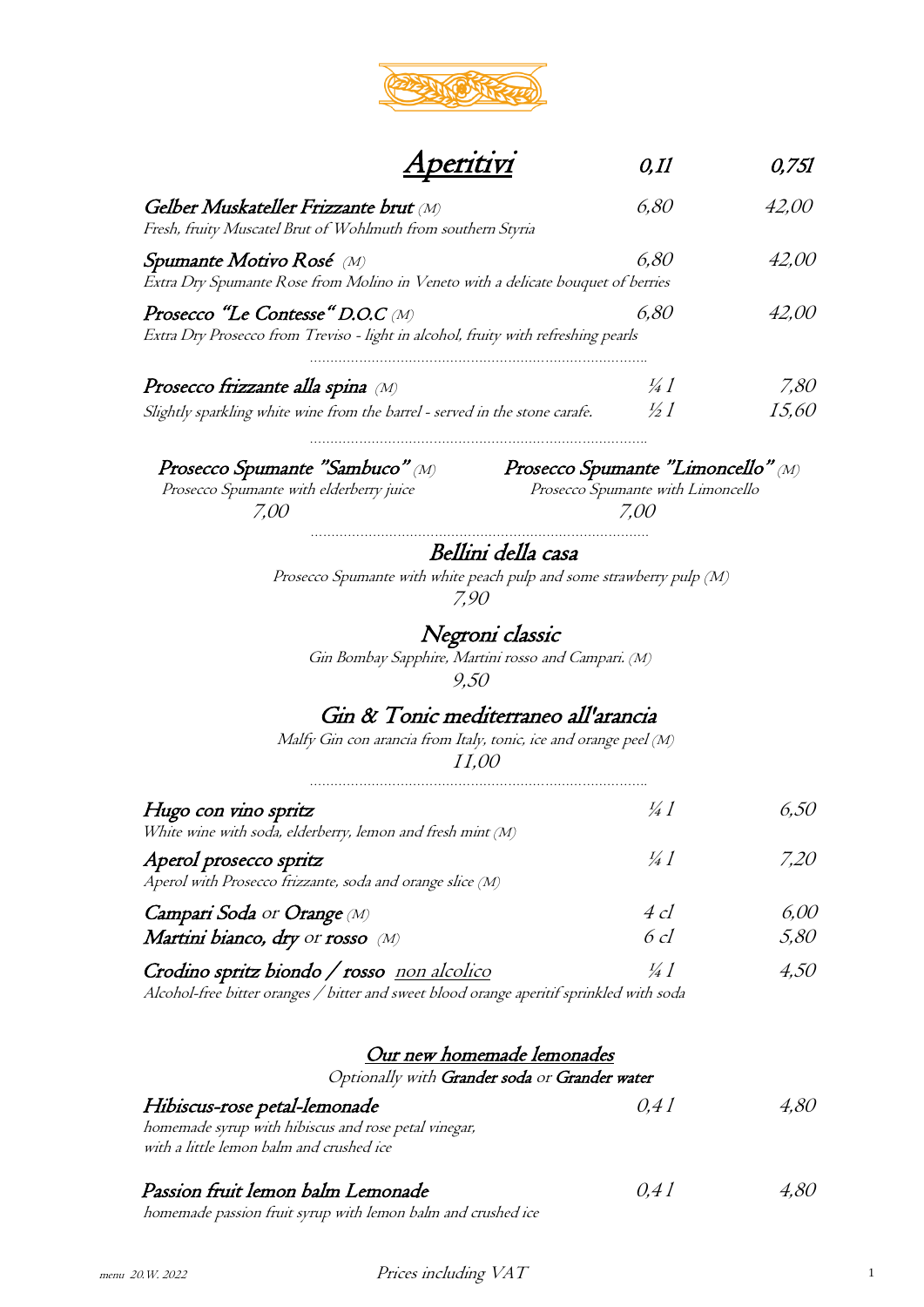

|                                                                                                          | Vini bianchi       | $0,$ II | FI.   |
|----------------------------------------------------------------------------------------------------------|--------------------|---------|-------|
| Grüner Veltliner vom Haus 2021<br>R & A Pfaffl - Stetten / LOWER AUSTRIA                                 |                    | 4,20    | 30,00 |
| Gelber Muskateller Spitzer 2020<br>Nothnagel - Spitz a.d. Donau/ WACHAU                                  |                    | 5,00    | 35,00 |
| <b>Sauvignon Blanc</b> vom Haus 2021 (M)<br>R & A Pfaffl - Stetten / LOWER AUSTRIA                       |                    | 5,20    | 36,00 |
| <i>Modello <b>Pinot Grigio</b> delle Venezia 2021</i><br>Masi Agricola - VENETIA                         |                    | 5,20    | 36,00 |
|                                                                                                          | <u>Vino rosato</u> | 0,I     | Fl.   |
| <b>Scalabrone</b> D.O.C. 2020 (M)<br>Marchese Antinori - Firenze/ TUSCANY                                |                    | 5,50    | 39,00 |
|                                                                                                          | Vini <u>rossi</u>  | $0,$ II | Fl.   |
| <b>Zweigelt</b> vom Haus 2021                                                                            |                    |         |       |
| R & A Pfaffl - Stetten / LOWER AUSTRIA                                                                   |                    | 4,20    | 30,00 |
| <b><i>St. Laurent 2012 (M)</i></b><br>Domäne Müller / Gut am Ottenberg – SOUTH STYRIA                    |                    | 4,60    | 32,00 |
| Rosso Montepulciano D.O.C 2020 (M)<br>Icario - Montepulciano / TUSCANY<br>80% Sangiovese und 20% Merlot; |                    | 5,20    | 36,00 |
| Chianti Classico D.O.C.G. 2018 (M)<br>S.F. Calcinaia – Cast. In Chianti/ TUSCANY                         |                    | 5,80    | 42,00 |
| Villa Antinori Rosso di Toskana I.G.T. 2019 (M)                                                          |                    | 6,50    | 46,00 |

Marchesi Antinori – Firenze/ TUSCANY

## Vino frizzante dolce

Lambrusco (rosso) (M) EMILIA ROMANA

 $1/81$  3,70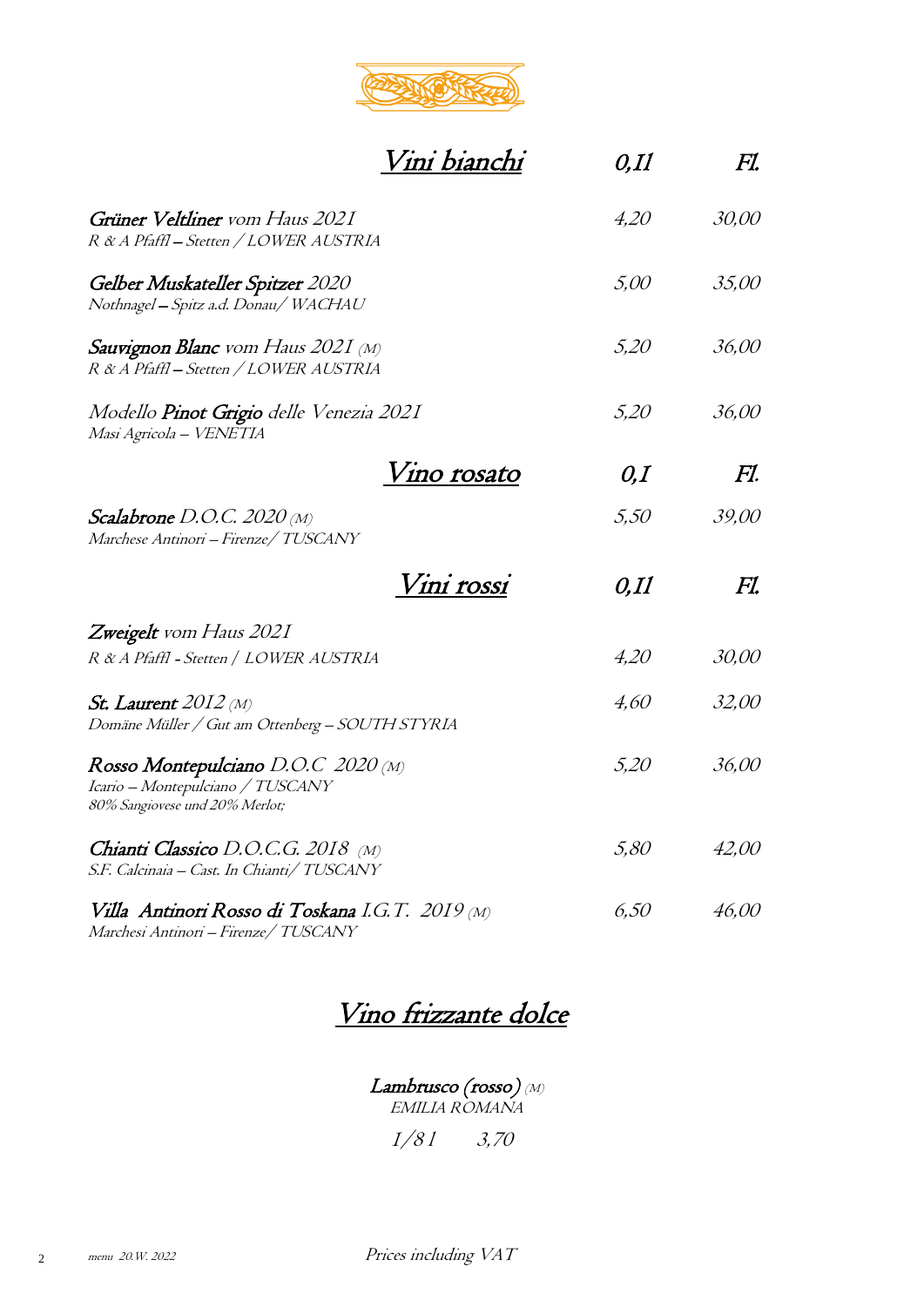

## Our asparagus recommendations

| Zuppa di asparagi con bresaola                                                                                                |              |
|-------------------------------------------------------------------------------------------------------------------------------|--------------|
| e chips di pastinache (D,E,A)                                                                                                 | 7,50         |
| Asparagus cream soup with bresaola strips, parsnip chips and wild garlic oil                                                  |              |
| Insalata di asparagi e carote con rucola, papaya                                                                              |              |
| $e$ nocciola(J,A,D,B)                                                                                                         | 13,90        |
| Green and white asparagus salad with colorful carrots, papaya, rocket,<br>carrot-safflower oil marinade and roasted hazelnuts |              |
| Asparagi all' olandese con basilico,                                                                                          |              |
| prosciutto crudo e patate novelle (B,D)                                                                                       | <i>19,50</i> |
| white and green asparagus with classic basil butter sauce                                                                     |              |
| and raw ham, served with boiled potatoes                                                                                      |              |
| Saltimbocca di asparagi con tagliatelle all tartufo,                                                                          |              |
| e burro alle noci (A,B,D,J)                                                                                                   | 19,90        |
| Green and white asparagus roasted with raw ham and sage, served                                                               |              |
| with nut butter and truffled tagliatelle                                                                                      |              |
| Asparagi con formaggio caprino in manto di speck, fichi grigliati,                                                            |              |
| patate novelle e burro alle mandorle (D.J.E)                                                                                  | 21,50        |
| Grilled figs and goat's cream cheese in bacon, served on white and green asparagus,                                           |              |
| with almond butter and boiled potatoes                                                                                        |              |
| Filetti di orata agli asparagi con risotto al limone                                                                          |              |
| e salsa olandese con burro d'astice (D,H,A,G,B,)                                                                              | 27,50        |
| crispy fried sea bream fillet with white and green asparagus, lobster butter hollandaise<br>and creamy lime ricotta risotto   |              |
| Asparagi con fettine di manzo e gamberoni "Mare e terra" (BD,G)                                                               | 29,80        |
| Slices of beef fillet and fresh grilled prawns, served                                                                        |              |

## We get our fresh asparagus from the Edlinger company in Marchfeld!!

on mixed asparagus with basil butter sauce and boiled potatoes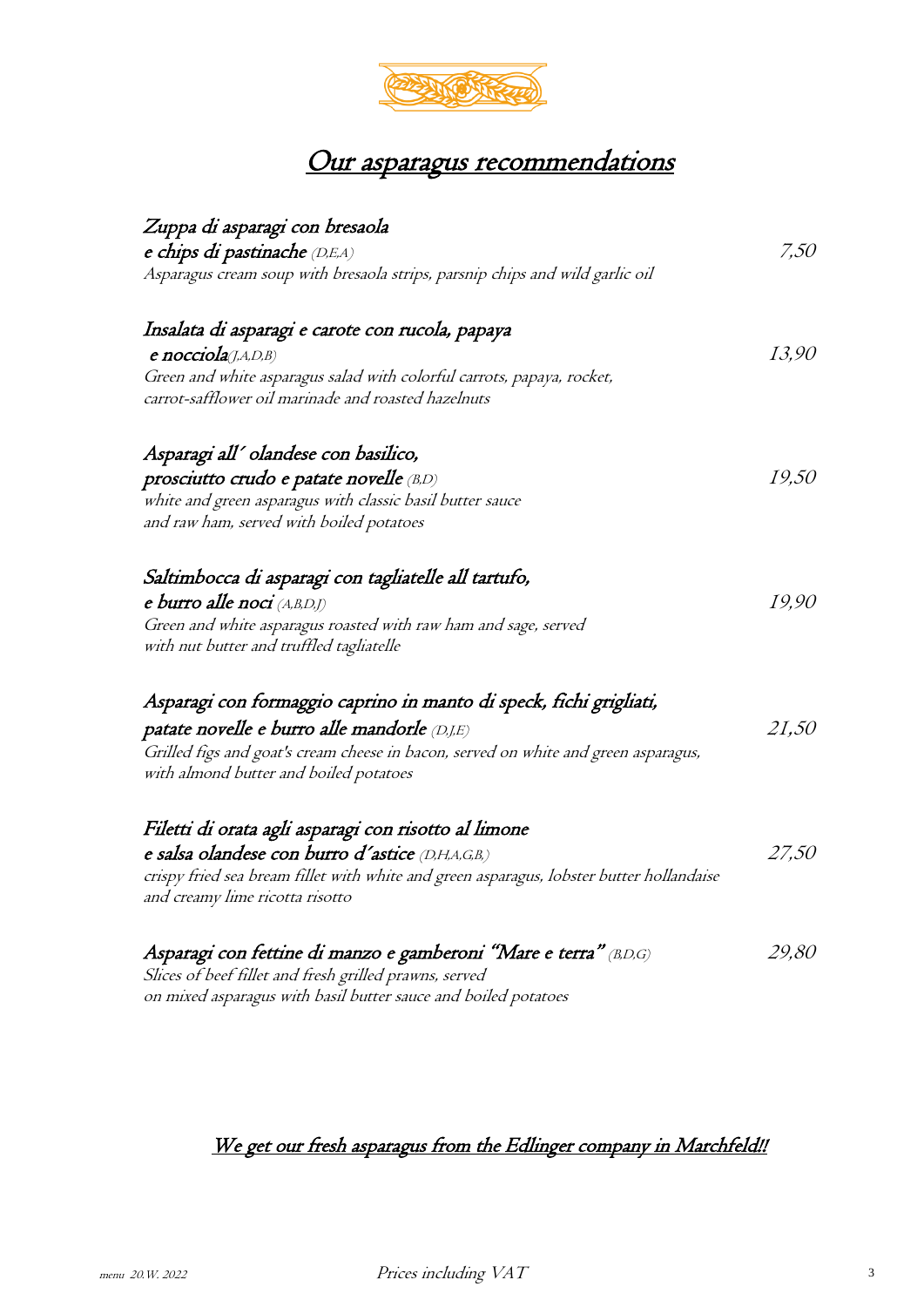

| Bruschetta al pomodoro con asparagi, ricotta- avocado e nocciole (A,D,E,H,J,K)<br>Bread with creamy avocado and ricotta cream and a salad of colorful tomatoes,<br>white and green Marchfeld asparagus, hazelnuts and basil cress                                     | 13,90        |
|-----------------------------------------------------------------------------------------------------------------------------------------------------------------------------------------------------------------------------------------------------------------------|--------------|
| Mozzarella di bufala con crema di avocado, pomodori secchi<br>e olio al balsamico(A,D,J)<br>Buffalo mozzarella from Campania on a spicy avocado cream<br>with dried cherry tomatoes, stuffed olives, Sardinian crusty bread and basil oil                             | <i>14,50</i> |
| Burrata su insalata di fragole e valeriana con chips di prosciutto<br>salsa al rabarbaro e grissini integrali (D,A,B,K)<br>creamy burrata from Puglia on a strawberry and lamb's lettuce, with San Daniele chips,<br>rhubarb balsamic dressing and wholemeal grissini | <i>14,50</i> |
| Vitello tonnato classico (B,D,H,K)<br>from the saddle of veal, thinly sliced, with fine tuna sauce, giant caper berries,<br>tomato cubes and basil cress                                                                                                              | 15,50        |
| Carpaccio di manzo "cipriani" con rucola, parmigiano e pignoli (D,K,B)<br>Carpaccio of organic beef, served with rocket, parmesan shavings, roasted pine nuts<br>and a classic mustard sauce from Venice                                                              | <i>16,90</i> |

## Antipasti caldi

| Cozze al forno alle erbe (A,D,E,K,L)<br>Shelled mussels baked with herb butter                                                                                | 12.50        |
|---------------------------------------------------------------------------------------------------------------------------------------------------------------|--------------|
| Melanzane al forno con aglio e pomodoro (D)<br>Oven baked aubergines with tomato sauce, cheese and garlic                                                     | <i>13,80</i> |
| Calamari, pulpo e salsiccia con pomodoro al forno (L,K)<br>Kalamari and octopus with spicy salami, San Marzano tomatoes,<br>fresh chili peppers and basil oil | 15.80        |
| Gamberetti "Piri Piri" al forno (A,D,E,G,K)<br>Shrimps with fresh chilli and herb butter baked in a wood fired oven - spicy !!                                | 16.90        |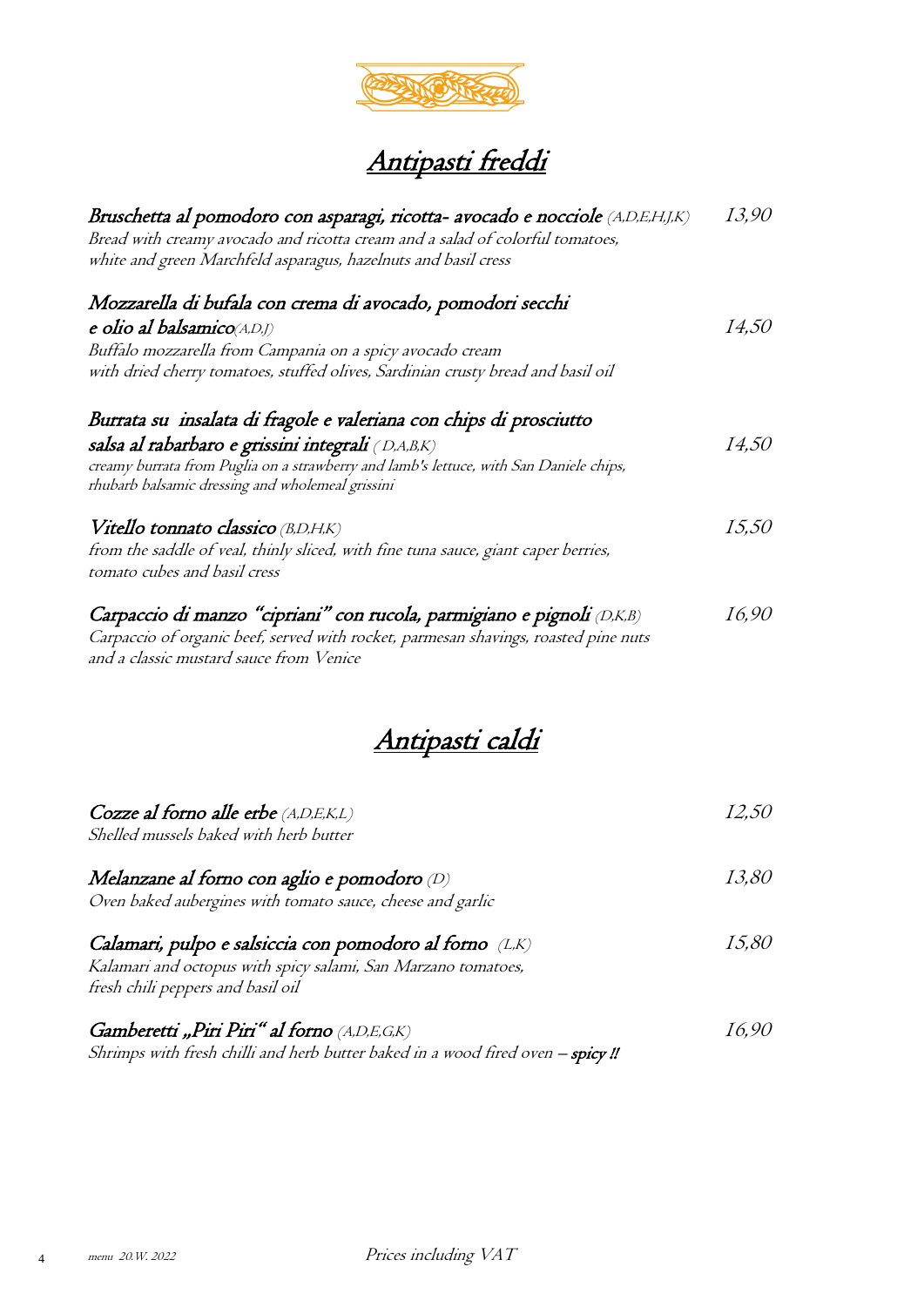

## Gluten-, lactose free und vegan Pasta

| Glutenfree: Maccheroncelli di lenticchie rosse con zucchini, melanzane,       | <i>14,90</i>  |
|-------------------------------------------------------------------------------|---------------|
| peperoni e mousse di formaggio caprino (D)                                    |               |
| Pasta made from red lentil flour with zucchini, aubergines and baked peppers, |               |
| lukewarm goat cream cheese mousse and cress                                   |               |
|                                                                               |               |
| Lactose free: Tagliatelle alla bolognese vegana con asparagi,                 | <i>14,90</i>  |
| gamberetti e pomodori (A,G)                                                   |               |
| vegan Bolognese with red lentils and root vegetables, served                  |               |
| on tagliatelle with green and white asparagus, basil cress                    |               |
| <u>Vegan Pasta: Panzerotti alla menta e asparagi con tofu affumicato</u>      |               |
| spinaci piccanti e olio di nocciole (A,J,I)                                   | <i>I</i> 4,90 |
| Asparagus-Mint Panzerotti served with smoked tofu                             |               |
| on spicy spinach leaves and hazelnut oil                                      |               |

#### Minestre

| Zuppa di pomodoro con pesto e burrata (D.J.E)                                | 7,20 |
|------------------------------------------------------------------------------|------|
| Tomato cream soup served with basil pesto and creamy buffalo mozzarella      |      |
|                                                                              |      |
| Minestrone di verdure con taccole e gnocchetti sardi (A,E,D)                 | 7,20 |
| Strong Italian vegetable soup with snow peas and small pasta                 |      |
|                                                                              |      |
| Zuppa di asparagi con bresaola                                               |      |
| e chips di pastinache (D.E.A)                                                | 7.50 |
| Asparagus cream soup with bresaola strips, parsnip chips and wild garlic oil |      |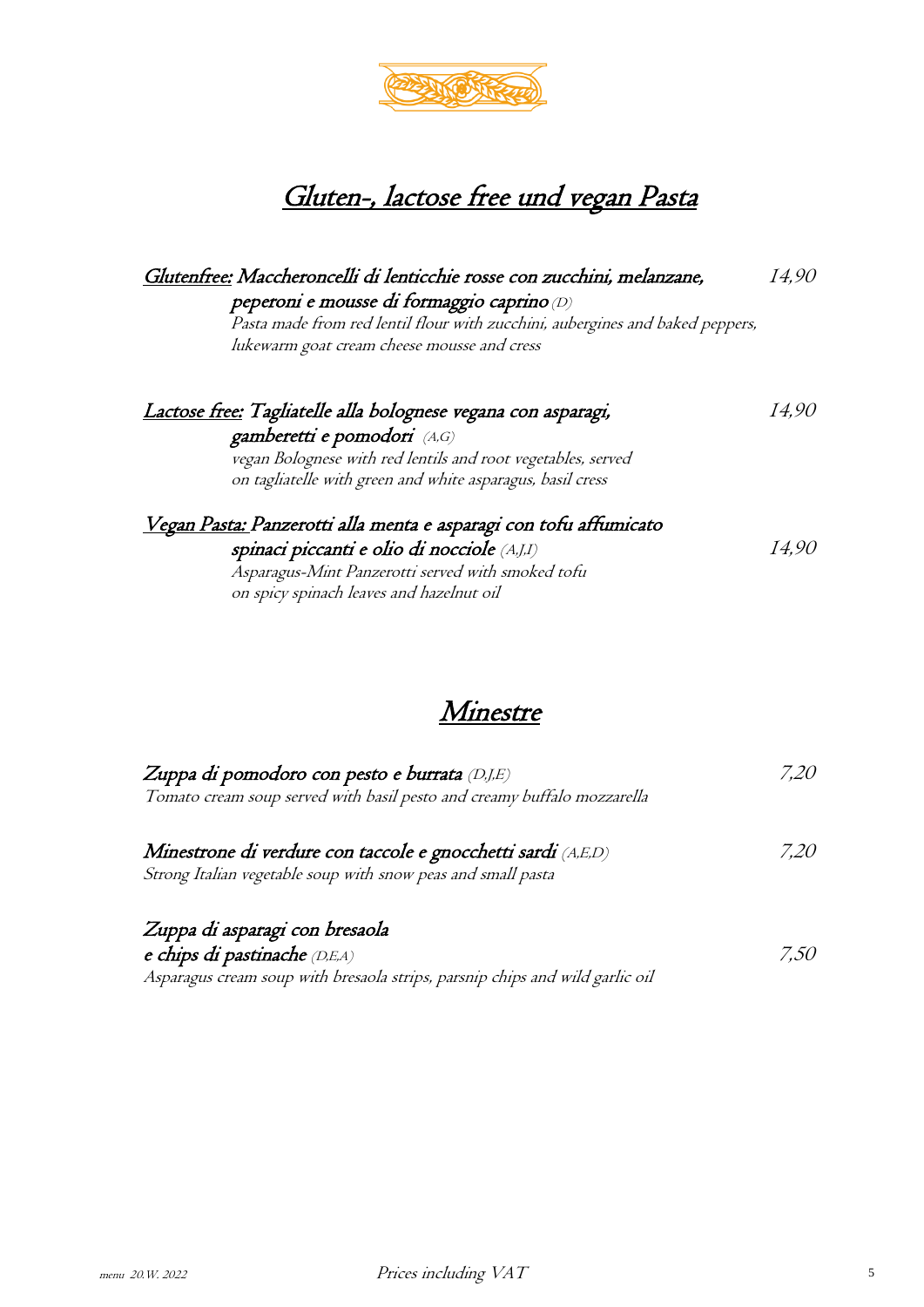

## Le nostre insalate

| Insalata "Cesare" (A,D)                                                               | 11,50 |
|---------------------------------------------------------------------------------------|-------|
| Iceberg lettuce with fried bacon, parmesan,                                           |       |
| Garlic croutons and house style Cesare dressing                                       |       |
| Insalata di valeriana con polpette di couscous, chips di prosciutto,                  |       |
| mirtilli rossi secchi e condimento balsamico alla nocciola (D,A,J,K,M,F)              | 12,90 |
| Lamb's lettuce with crispy CousCous sesame balls, San Daniele ham chips,              |       |
| dried cranberries and hazelnut balsamic dressing                                      |       |
| Insalata di Pollo al rosmarino (J,K)                                                  | 13,90 |
| Chicken breast strips fried with rosemary and tomatoes, cucumbers, peppers on a       |       |
| colorful lettuce marinated in balsamic vinegar and olive oil                          |       |
| Insalata "Da Capo" $(D)$                                                              | 14,50 |
| Fried feta cheese in Parma ham, served                                                |       |
| on a colorful salad and marinated with hazelnut balsamic dressing                     |       |
| Insalata di asparagi e fragole servita con pastrami                                   |       |
| insalata mista e pepe rosa (E,K,A)                                                    | 14,90 |
| Pastrami slices on a crispy asparagus and strawberry salad with a colorful salad mix, |       |
| marinated with thistle oil and asparagus vinegar and pink peppercorns                 |       |
| Insalata "Americana" (G,D,H)                                                          | 15,90 |
| colorful salads with grilled prawns, cherry tomatoes,                                 |       |
| Parmesan crusts marinated with a spicy lime-vanilla dressing                          |       |
| Insalata di Stagione                                                                  | 5,90  |
| small mixed salad, marinated with balsamic vinegar and olive oil                      |       |

#### We recommend with our salad specialties Oven-fresh pizza bread with (without) garlic or a rosemary flatbread

4,20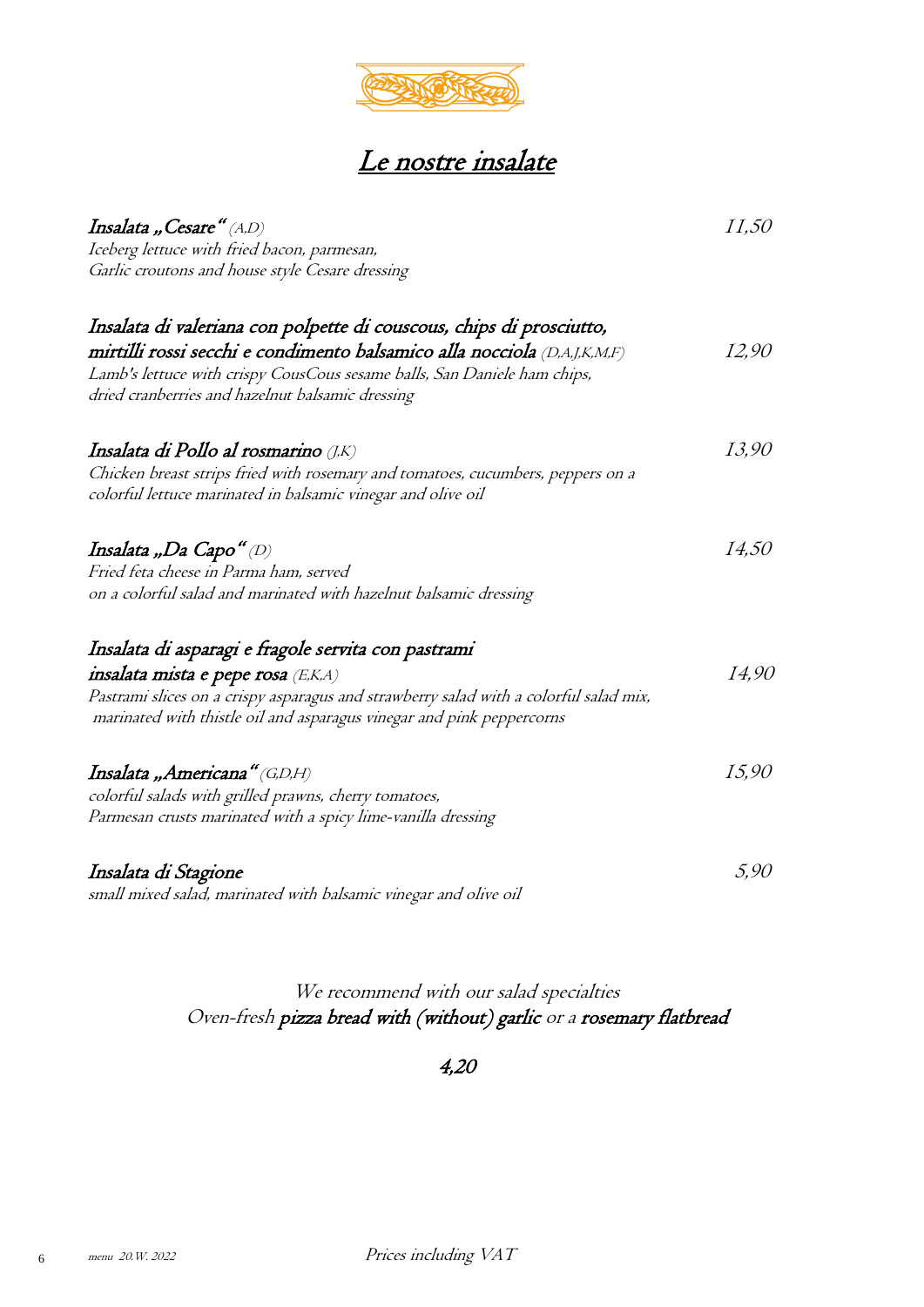

## Our pasta specialties

| <b>Penne "Federico"</b> (A,D,E,K,M)<br>Penne with spicy salami, sun-dried tomatoes, rocket and Tuscan olive oil                                                                                                                    | 14,90        |
|------------------------------------------------------------------------------------------------------------------------------------------------------------------------------------------------------------------------------------|--------------|
| Casarecce gratinate con prosciutto crudo, asparagi e taccole (A,D,B,I)<br>Twisted pasta with Parma ham, green and white asparagus and snow peas au gratin<br>in a creamy mascarpone sauce                                          | <i>15,50</i> |
| Panzerotti ripieni ai funghi porcini con rucola e bresaola (A,B,D,E)<br>Dumplings filled with porcini mushrooms in rocket butter<br>and bresaola (air dried beef ham)                                                              | 15,90        |
| Cubetti di tonno in crosta di sesamo su tagliatelle al pesto d'aglio orsino<br>e ciliegino semi secco (H,A,D,B,F)<br>Tuna cubes in a sesame crust on tagliatelle in wild garlic mascarpone cream and half-dried cherry<br>tomatoes | <i>16,80</i> |
| Ravioli agli asparagi con taccole e gamberoni (A,B,D,H,E)<br>Wild garlic ravioli with fried gamberetti, green and white asparagus, fresh red peppers,<br>snow peas, cherry tomatoes and Tuscan olive oil                           | 16,90        |
| Gnocchi tartufati con rucola, pecorino e noci nere (A,B,D)<br>Filled truffle gnocchi in brown butter, served with rocket, aged pecorino cheese<br>and pickled black walnuts                                                        | 17,80        |
| Spaghetti alle vongole e bottarga (A,H,L,B)<br>Clams and spaghetti in a vegetable and wine stock with Tuscan olive oil<br>and finely grated bottarga                                                                               | 18,50        |

Bottarga: salted and dried tuna roe or from the mullet mostly from Sardinia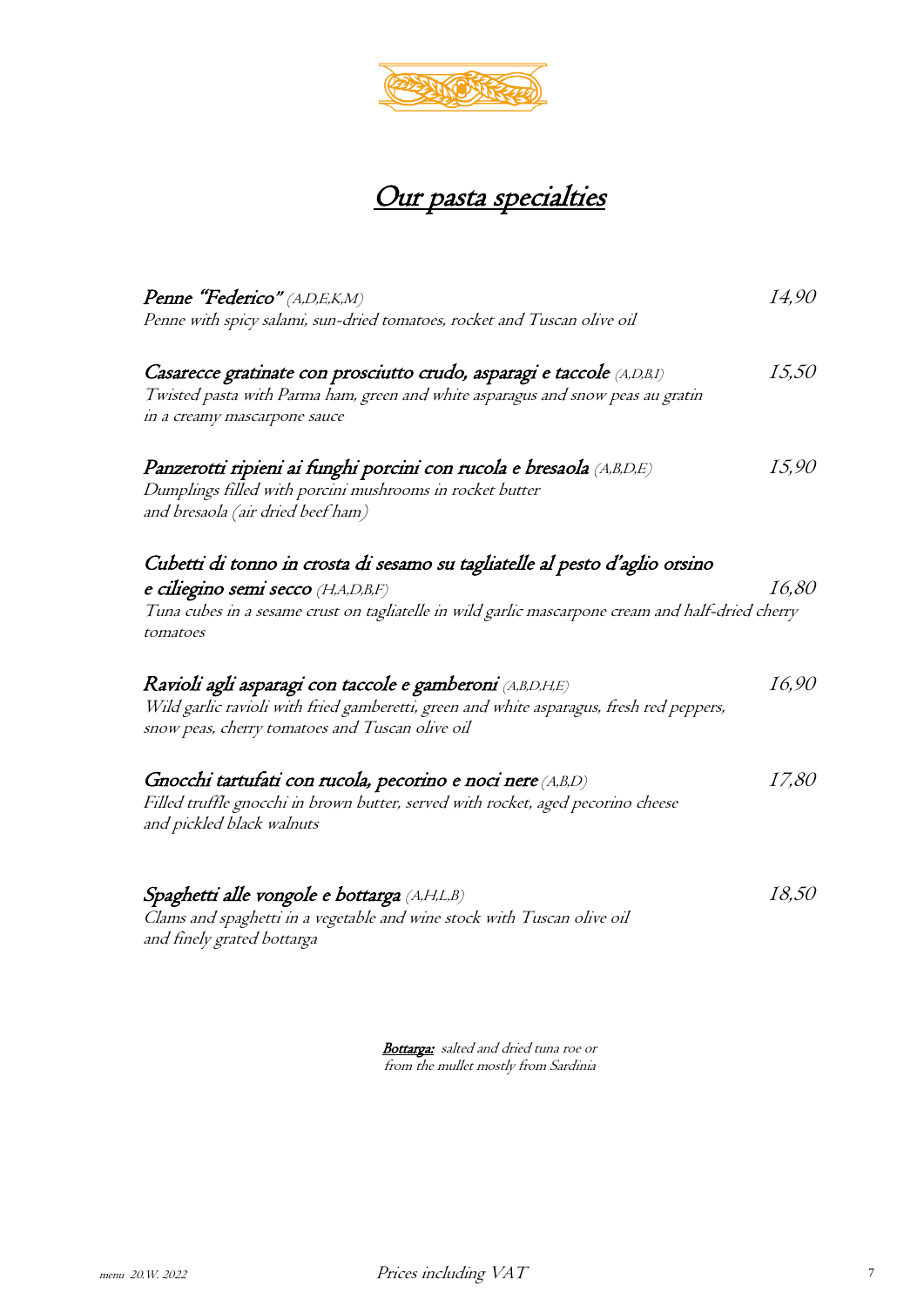

## I nostri pizzaioli consigliano

#### Recommendation of our pizzaiolis

| $Pizz$ a "BBQ " $(A,D,E,K)$                                                                                                                                            | 15,90        |
|------------------------------------------------------------------------------------------------------------------------------------------------------------------------|--------------|
| finest pulled pork on barbecue mascarpone cream, red onions, mozzarella,                                                                                               |              |
| rocket salad and fresh tomato pieces                                                                                                                                   |              |
|                                                                                                                                                                        |              |
| <b>Garibaldi</b> (A,D,H)                                                                                                                                               | 15,90        |
| Tomato sauce, cheese, bacon, tuna, <b>chili,</b> sun dried tomatoes and spring onions                                                                                  |              |
| <b>Salame tartufato</b> (A,D,K)                                                                                                                                        | 16,50        |
| tomato sauce, truffled peperoni, fresh tomatoes, buffalo Mozzarella,                                                                                                   |              |
| rocket salad and olives                                                                                                                                                |              |
| Pizza con bresaola, rucola e parmigiano (A,D)                                                                                                                          | 15,90        |
| Tomato sauce, Mozzarella cheese, cold Bresaola (air dried beef ham)                                                                                                    |              |
| rocket salad and parmesan                                                                                                                                              |              |
| <b>Marchese</b> (A,D)                                                                                                                                                  | <i>16,50</i> |
|                                                                                                                                                                        |              |
| tomato sauce, cheese, <u>cold r</u> aw parma ham <b>or</b> <u>cold a</u> ir dried beef ham, rocket salad,<br>cold buffalo mozzarella and cold fresh pieces of tomatoes |              |
|                                                                                                                                                                        |              |
| Pizza bianca                                                                                                                                                           |              |
| Capri(A,D,H)                                                                                                                                                           | 13,90        |
| No tomato sauce, Buffalo mozzarella, basil, sun-dried tomatoes,                                                                                                        |              |
| cherry tomatoes and rocket salad - on request with anchovies                                                                                                           |              |
|                                                                                                                                                                        |              |
| <u>Pizze "classiche"</u>                                                                                                                                               |              |
| Margherita (A,D)                                                                                                                                                       | <i>10,50</i> |
| Tomato sauce and cheese                                                                                                                                                |              |
| <b>Napoletana</b> (A,D,H)                                                                                                                                              | <i>II,20</i> |
| Tomato sauce, cheese, capers and anchovies                                                                                                                             |              |
| <b>Funghi</b> (A,D)                                                                                                                                                    | <i>II,20</i> |
| Tomato sauce, cheese and mushrooms                                                                                                                                     |              |
| Cardinale (A,D)                                                                                                                                                        | <i>II,90</i> |
| Tomato sauce, cheese and ham                                                                                                                                           |              |
| <b>Fiorentina</b> (A,D)                                                                                                                                                | <i>II,90</i> |
| Tomato sauce, cheese, ham and spinach                                                                                                                                  |              |
| <i>Salame</i> $(A,D,K)$                                                                                                                                                | 12,90        |
| Tomato sauce, cheese and peperoni                                                                                                                                      |              |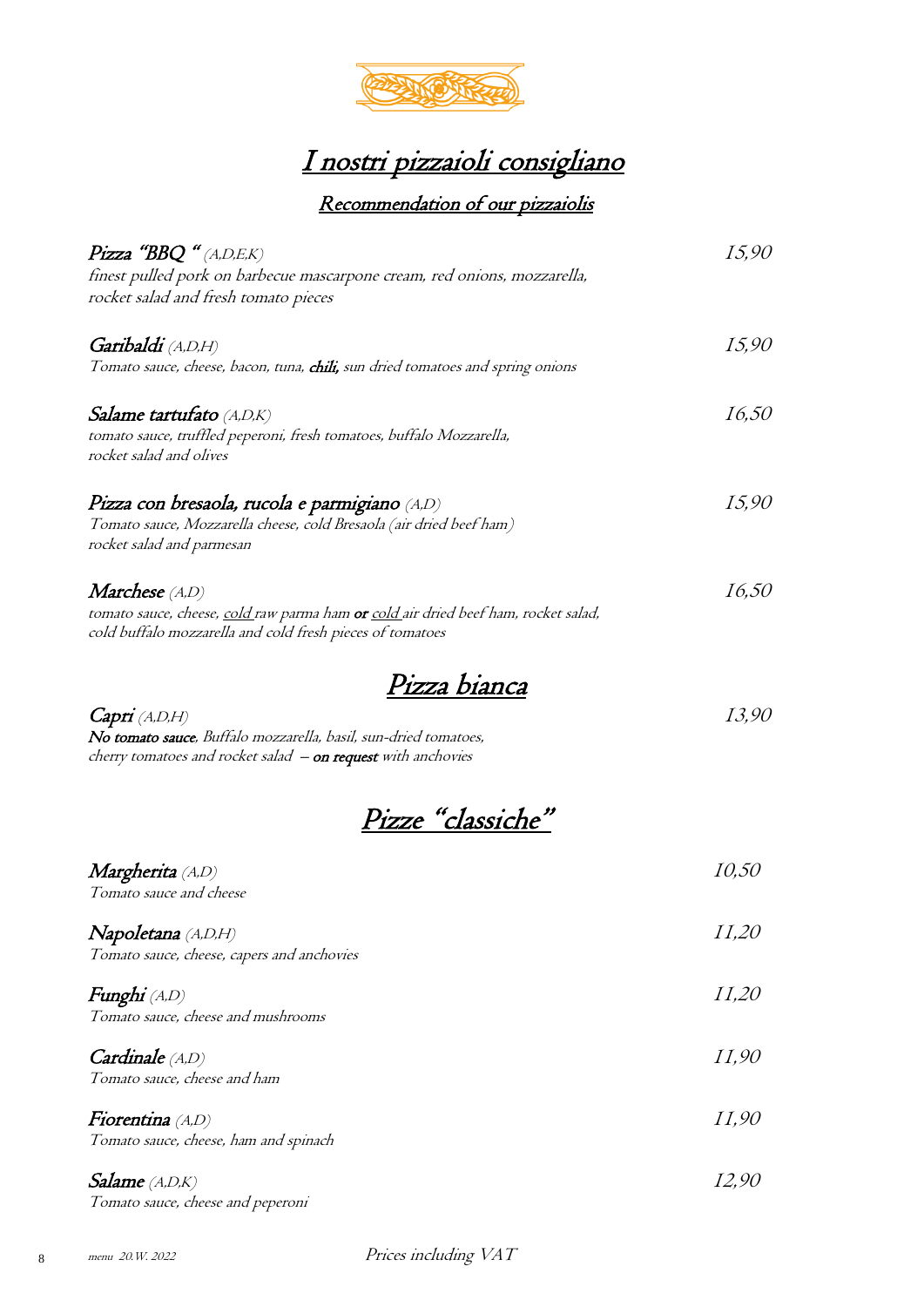

| Pizze "classiche" |  |  |
|-------------------|--|--|
|                   |  |  |

Della Casa (A,D) 12,90 Tomato sauce, cheese, ham, mushrooms Pomodoro e Basilico (A,D) and 12,90 Tomato sauce, mozzarella, fresh pieces of tomatoes, onions, garlic, chili, basil  $Leonardo (A,D)$  12,90 Tomato sauce, cheese, broccoli, corn, artichokes, sweet colored peppers, mushrooms  $T$ onno (A,D,H)  $12,90$ Tomato sauce, cheese, tuna, olives, onions  $Diavolo$  (A,D)  $13,50$ Tomato sauce, cheese, ham, mushrooms, mild peppers  $Calzone(A,D)$  13,50 Tomato sauce, cheese, ham, mushrooms, garlic, basil Quattro Stagioni (A,D) 13,90 Tomato sauce, cheese, ham, artichokes, mushrooms  $Cacciatora (A,D)$  13,90 Tomato sauce, cheese, ham, bacon, corn, mild peppers  $Pollo$  (A,D,E)  $14,50$ Tomato sauce, cheese, pieces of chicken, *chili* and sweet colored peppers  $Capricciosa$  (A,B,D,H)  $14,50$ Tomato sauce, cheese, ham, artichokes, mushrooms, anchovies, egg Quattro Formaggi (A,D) 14,50 Tomato sauce, cheese, mozzarella, Gorgonzola, Pecorino Amatriciana (A,D,K) and the set of the set of the set of the set of the set of the set of the set of the set of the set of the set of the set of the set of the set of the set of the set of the set of the set of the set of Tomato sauce, mozzarella cheese, fresh pieces of tomatoes, salami, bacon, cheese, corn, chili, mild peppers Cipolle e Salami (A,D,K) 14,50 tomato sauce, mozzarella cheese, spicy salami, onions, spring onions $\wedge$  $Da \; Capo \; (A,D)$  15,50 Tomato sauce, mozzarella, raw parma ham, basil  $\textit{Enrico}$  (A,D,H,E,K)  $16,50$ Tomato sauce, cheese, Shrimps, *chili*, tuna, olives, tomatoes, spinach  $\textit{Dello Chef}(A,D)$  16,50 Tomato sauce, cheese, mozzarella, gorgonzola, raw parma ham, mascarpone cheese, basil

> Please understand that it is not always possible for us to to serve the pizzas and other dishes at the same time.

menu 20.W. 2022 Prices including VAT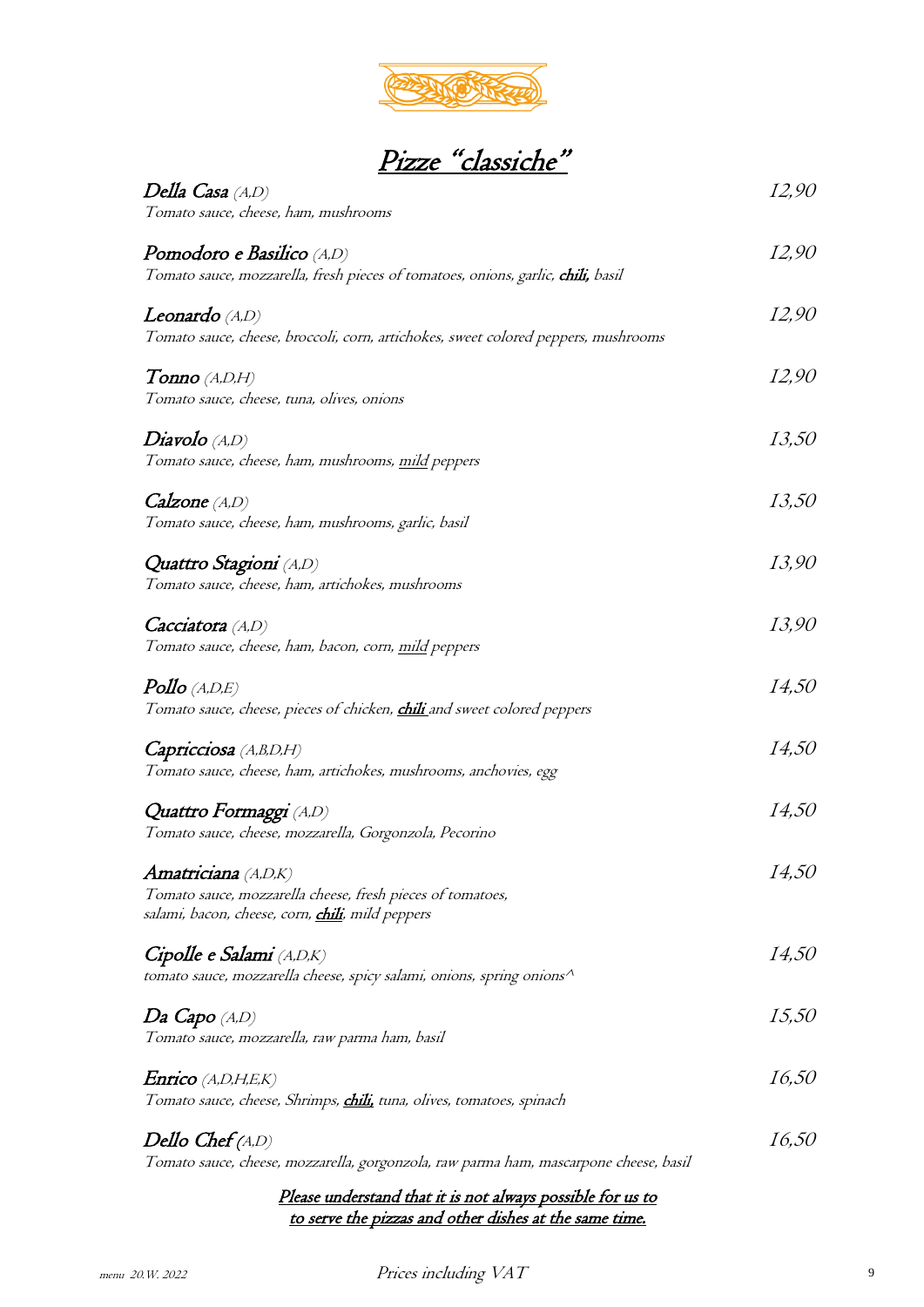

## Pasta "classiche"

#### Choose your pasta : Spaghetti (A), Penne (A), Gnocchi (A,B), Tagliatelle (A,B), Caserecce (A,B)

| con Aglio, Olio e Peperoncino (D)               | <i>10,50</i> |
|-------------------------------------------------|--------------|
| with garlic, olive oil, hot chilli pepper       |              |
| all' arrabbiata                                 | <i>II,90</i> |
| with spicy tomato sauce                         |              |
| con Pomodoro e Basilico                         | <i>II,90</i> |
| with tomato sauce and fresh basil               |              |
| al Gorgonzola (D)                               | 12,50        |
| with creamy gorgonzola cheese                   |              |
| al Pesto e Mascarpone (D,J)                     | 13,50        |
| with organic - basil pesto and cream cheese     |              |
| alla Bolognese (E)                              | 13,50        |
| with bolognese (mixed meat) sauce               |              |
| <b>alla Carbonara</b> (B,D)                     | 13,90        |
| with bacon, spring onions, cream cheese and egg |              |
| Tris dello Chef $(A,D)$                         | 16,50        |
| 3 different types of pasta                      |              |
| Lasagne della casa al forno (BD,EA)             | <i>16,50</i> |
| Special homemade Lasagne                        |              |

#### Risotti

| Risotto agli asparagi con taccole, ricotta e carciofi grigliati (D,E,I)<br>Asparagus risotto with sugar snap peas, ricotta and grilled artichokes | 16.50        |
|---------------------------------------------------------------------------------------------------------------------------------------------------|--------------|
| Risotto all'aglio orsino con capesante grigliate, pomodori                                                                                        |              |
| San Marzano e chips di parmigiano (LD)                                                                                                            | <i>17,50</i> |
| grilled scallops and San Marzano tomatoes on a creamy wild garlic ricotta risotto                                                                 |              |
| and Parmesan chips                                                                                                                                |              |
| Risotto ai frutti di mare con burro di astice, finocchi                                                                                           |              |
| e gamberoni grigliati (D,E,G,H,I)                                                                                                                 | 18.50        |
| spicy seafood risotto with lobster butter, fennel, cherry tomatoes                                                                                |              |
| and grilled prawns                                                                                                                                |              |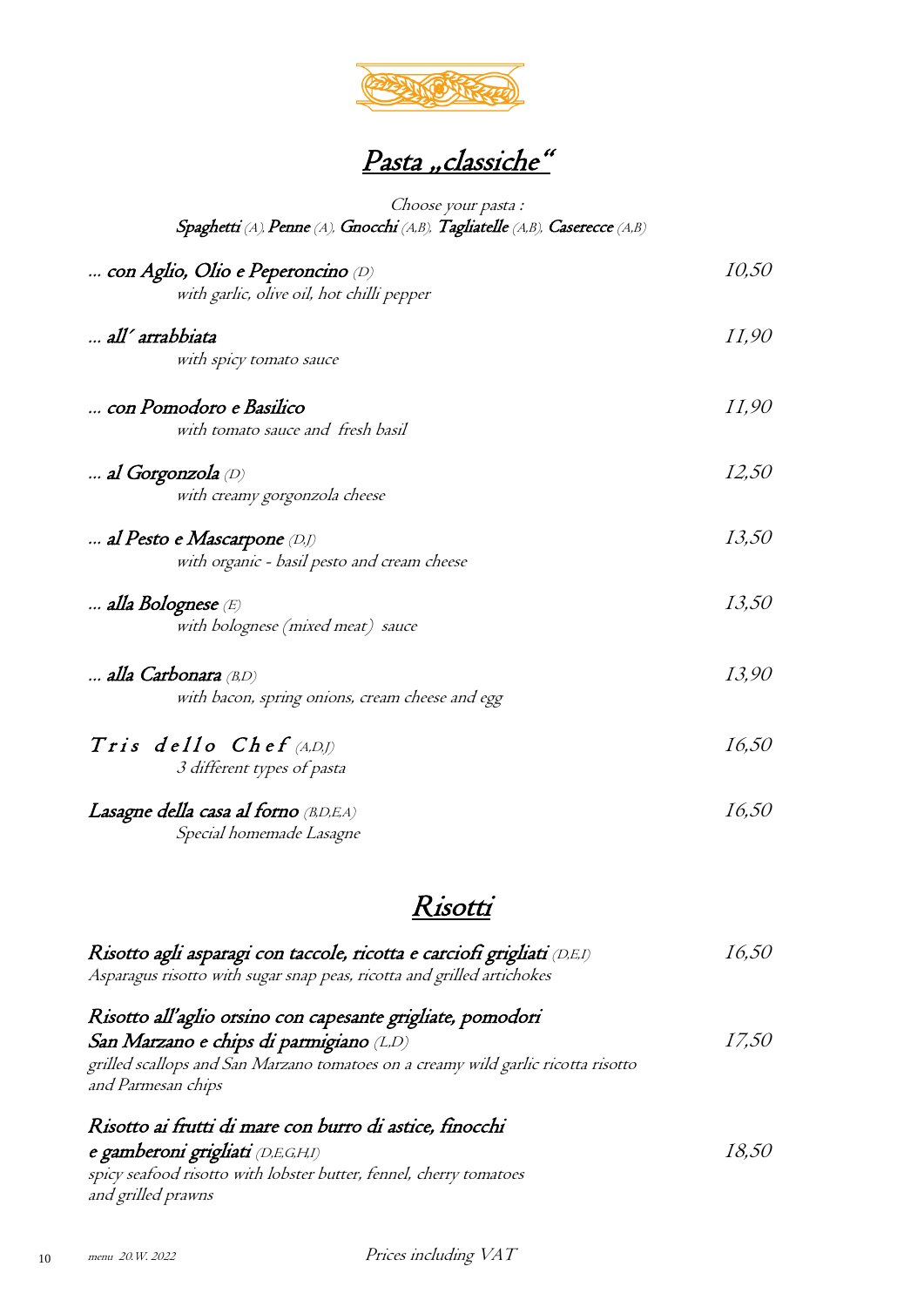

Pesce fresco di stagione alla griglia (L)

Grilled sea fish with sea salt and fresh herbs, served with rosemary potatoes and Tuscany oil with garlic and parsley

| Filetto di salmone | <i>filet of salmon</i>                            | 26,90 |
|--------------------|---------------------------------------------------|-------|
| Orata              | gilthead seabream (ca.400 gr) (whole or filleted) | 27,90 |
| Branzino           | sea bass (ca.400 gr) (whole or filleted)          | 27,90 |
| Gamberoni          | trigged king prawns                               | 28,90 |

### Pesce e frutti di mare

| Calamari alla griglia con peperoncini dolci,<br>rucola e ciabatta al rosmarino (L,K,E,A)<br>Squid grilled with fresh red chili peppers and young olive oil, served on rocket,<br>with lukewarm rosemary ciabatta bread                      | <i>19,80</i> |
|---------------------------------------------------------------------------------------------------------------------------------------------------------------------------------------------------------------------------------------------|--------------|
| Filetti di luccioperca e gamberoni serviti su nsalata di asparagi, patate<br>cetroli e ravanelli (H,G,D)<br>Grilled zander fillet and prawns, served on a lukewarm salad of boiled potatoes,<br>radishes, cucumbers and asparagus           | 26,90        |
| Filetti di salmone in crosta di aglio orsino su salsa di verdure e<br>Tagliatelle al burro di astice (H,D,E)<br>Salmon fillet with wild garlic and ricotta crust, served on a sauce of grilled vegetables<br>and lobster butter tagliatelle | 27,50        |
| Filetto di tonno agli asparagi con peperoni,<br>purea di pastinache e chips (A,G,D,H)<br>Pink grilled tuna fillet with grilled green asparagus, red peppers, truffled parsnip puree<br>and parsnip chips                                    | 27,50        |
| Filetti di pesce alla griglia "Bella Vista" (D,G,H)<br>Grilled sea fish fillets and triggered king prawn<br>served with creamy leaf spinach and rosemary potatoes                                                                           | 29,50        |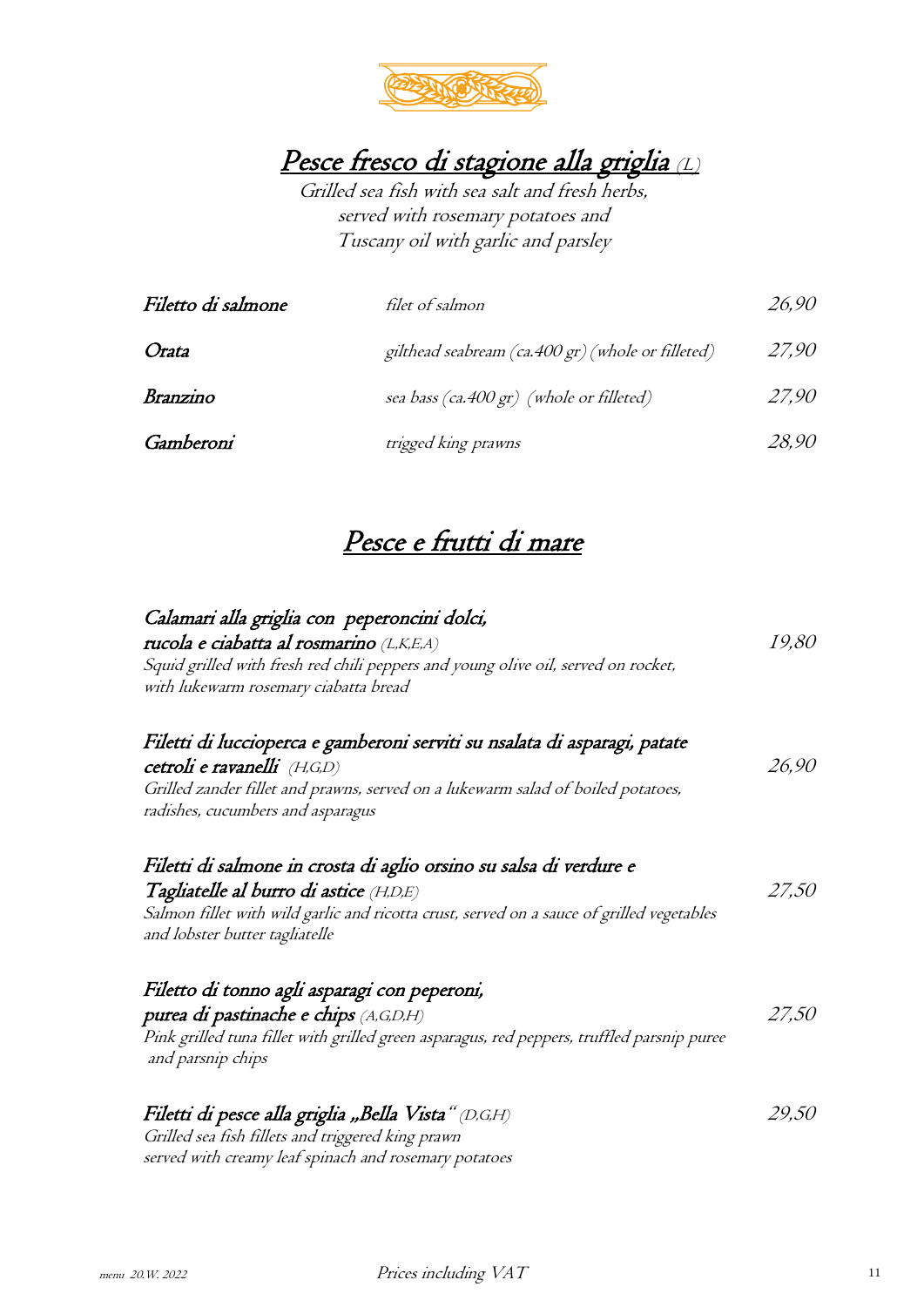

# <u>Carne</u>

| Piccata di pollo alla milanese (A,B,D)                                                                                                                                                                                                                                        | <i>17.90</i> |
|-------------------------------------------------------------------------------------------------------------------------------------------------------------------------------------------------------------------------------------------------------------------------------|--------------|
| Chicken breast in a parmesan egg crust served on spaghetti with tomato sauce                                                                                                                                                                                                  |              |
| Petto di anatra all'arania "sous vide" con asparagi, taccole<br>e patate con pancetta $(D)$<br>Pink duck breast cooked sous vide with orange and herbs, served<br>with spicy snow peas and asparagus and pancetta bacon fried potatoes                                        | 26,50        |
| Bistecca con asparagi grigliati, salsa olandese al pepe verde<br>Pomodori al forno, crostini di aglio orsini e ricotta (A,B,D,J,I)<br>pink sirloin on grilled asparagus with green pepper hollandaise,<br>Oven tomatoes, wild garlic ricottacrostini and a small spring salad | 27.90        |
| Saltimbocca di vitello con risotto ai piselli e spinaci tartufati (A,D,J,M)<br>Veal saltimbocca grilled with raw ham and sage, served with a fine pea risotto<br>and truffled spinach leaves                                                                                  | 27.90        |
| Filetto di manzo al pepe verde con spinaci e gnocchi tartufati (A,B,D,M,I)<br>Grilled beef fillet (raw weight 180g) in green pepper gravy,<br>served with leaf spinach and stuffed truffle gnocchi                                                                            | 32.00        |



| Patate al rosmarino                        | 4,90 |
|--------------------------------------------|------|
| Rosemary potatoes                          |      |
| Spinaci aglio e olio (D)                   | 5,90 |
| Fresh leaf spinach with garlic and oliveöl |      |
| Insalata verde                             | 5,20 |
| Green salad                                |      |
| Insalata di Stagione                       | 5,90 |
| Small mixed salad                          |      |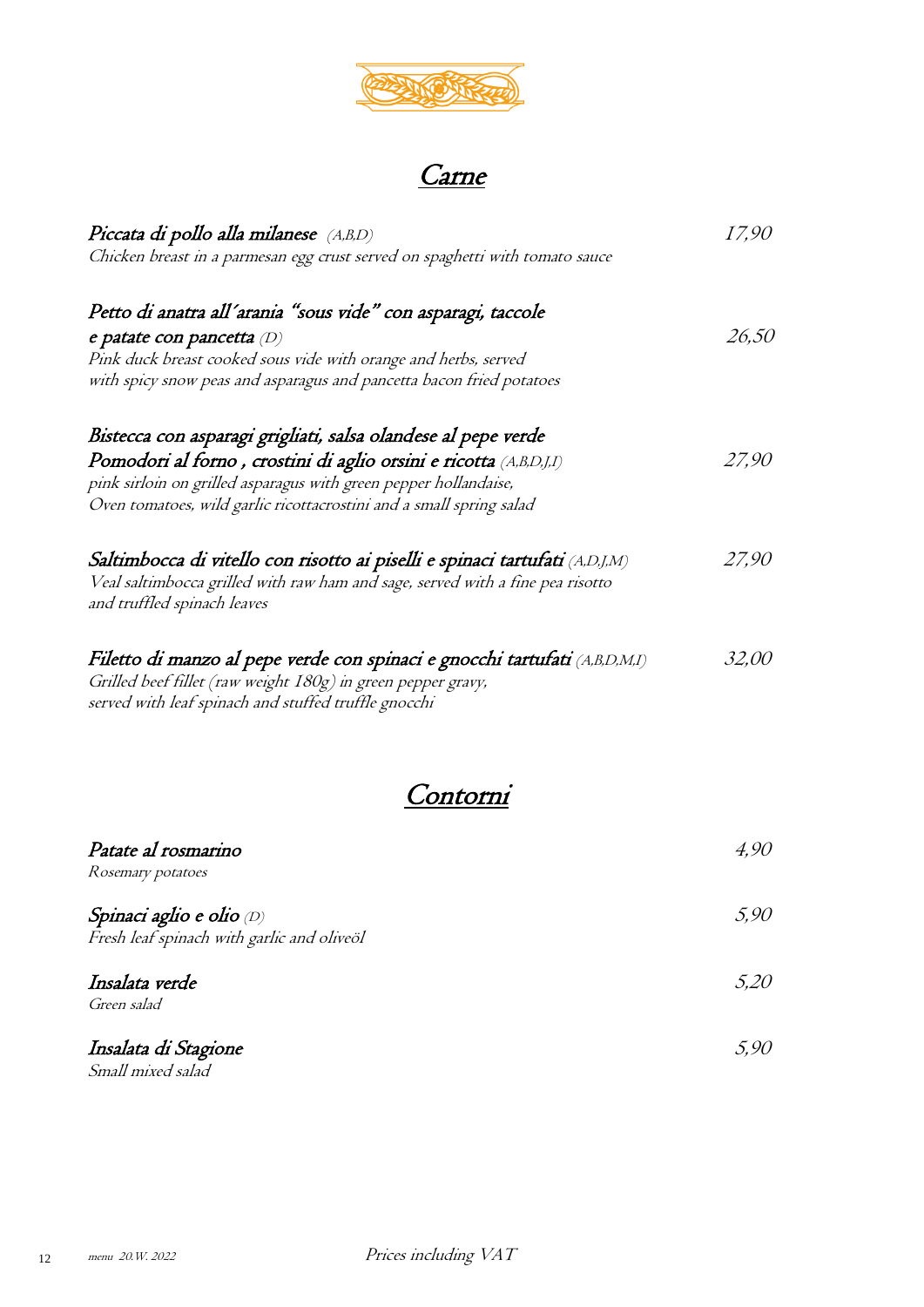

## **Dolce**

| Tartufo "bellini" con purea di pesche bianche e purea di lamponi (A,D,I,J,B)<br>Chocolate nougat ice cream truffle with white peach pulp and raspberry puree                                                       | 8,20 |
|--------------------------------------------------------------------------------------------------------------------------------------------------------------------------------------------------------------------|------|
| Tiramisu della casa con amarettini (A,B,D,J)<br>our homemade dessert classic with amaretti crumbs                                                                                                                  | 8,20 |
| Gelato affogato al caffe `con amaretto, panna montata<br>e mikado al cioccolato (D)<br>Iced coffee "DA CAPO" lukewarm double espresso with some amaretto, vanilla ice cream,<br>whipped cream and chocolate Mikado | 8,20 |
| Cheesecake con mousse di mango, lamponi freschi<br>e purea di mango (A,B,C,D)<br>Cheesecake and mango mousse with fresh raspberries and mango puree and raspberry brittle                                          | 8,20 |
| Zabaione "Hugo" con sorbetto ai lampone e polvere di lamponi (B)<br>Zabaglione from Hugo (lime, elderberry, mint) with a raspberry sorbet and<br>raspberry powder                                                  | 8,20 |
| Crema nera e bianca con fragole<br>e croccante alla nocciola (A,B,D,J)<br>dark and white chocolate mousse on marinated<br>Strawberries and hazelnut brittle leaves                                                 | 8,90 |



| Selezione di formaggi con salsa di fichi alla senape mostarda (D,A) | 12,50 |
|---------------------------------------------------------------------|-------|
| Mixed cheese plate with fig mustard                                 |       |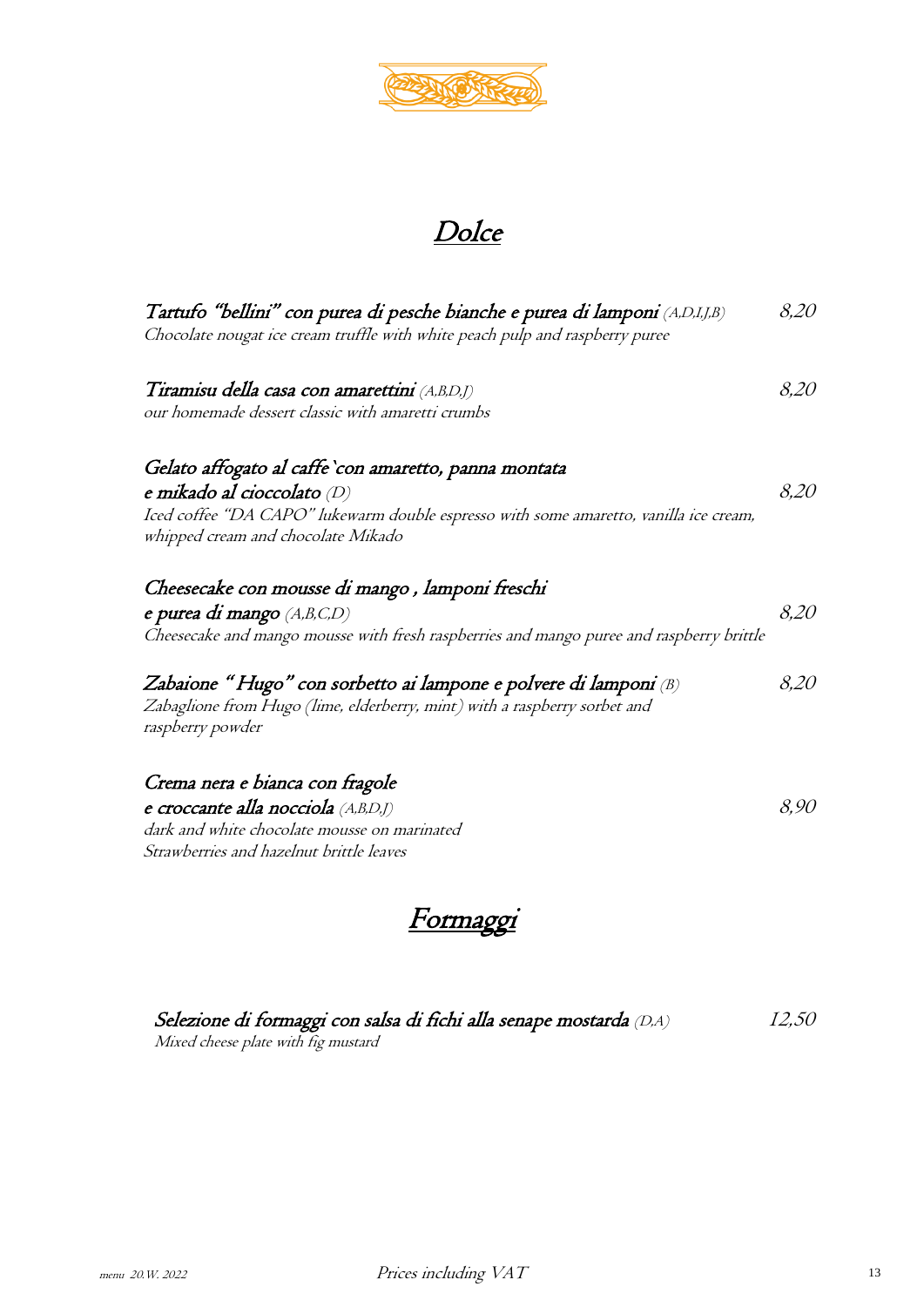

## Birre alla spina

| Zipfer Urtyp Pils, draft(A)<br>Zipfer Urtyp Pils, draft(A)                                                         | 0.31<br>0.51 | 4,40<br>5,80 |
|--------------------------------------------------------------------------------------------------------------------|--------------|--------------|
| Wiener Zwickel 1516 $dr$ aft $(A)$                                                                                 | 0.31         | 4,40         |
| Wiener Zwickel $1516$ draft (A)<br>unfiltered, light cloudy beer<br>Brewing Company 1516 1, Schwarzenbergstrasse 2 | 0.51         | 5,80         |
| <b>Birra Moretti</b> draft (A)                                                                                     | 0.21         | 3,20         |
| Birra Moretti draft (A)<br>Italian beer specialty - light lager                                                    | 0.41         | 5,40         |

## Birre alla bottiglia

| Non-alcohol beer "Gösser Naturgold" (A) | 0.51 | 4,80 |
|-----------------------------------------|------|------|
| wheat beer "Edelweiß" $_{(A)}$          | 0.51 | 4,90 |

### Vino bianco e rosso alla spina

| Whitewine from barrel $\omega$<br>Grüner Vetliner – Kreuzgang – Kamptal/NÖ | 1/81 | 3.30 |
|----------------------------------------------------------------------------|------|------|
| Redwine from barrel (M)<br>Zweigelt - Rotkugel - Mittelburgenland          | I/8I | 3,30 |
| White wine mixed with soda water $\omega$                                  | ¼ 1  | 4.20 |
| Red wine mixed with soda water $\mathcal{M}$                               | 14 1 | 4,20 |

### Acqua minerale in bottiglia

| San Pellegrino Acqua panna – "still"     | 0.751 | 6.70 |
|------------------------------------------|-------|------|
| San Pellegrino "frizzante" - "sparkling" | 0.751 | 6,90 |
| Römerquelle "sparkling"                  | 0.331 | 3.70 |
| Römerquelle "sparkling"                  | 0.751 | 6,90 |
| Römerquelle "still"                      | 0.331 | 3.70 |
| Römerquelle "still"                      | 0.751 | 6.70 |

#### Allergy informations

Wine (including non-sulphurous ones) and beer contain sulphites, other alcoholic beverages, especially spirits and mixed drinks, can contain traces of sulphites. Beer and whiskeys contain gluten. Lemonades can contain aspartame or aspartame: acesulfame salt. Coffee with milk (e.g. cappuccino, cafe latte) contains lactose. Amaretto (or mixed drinks with it) contains nuts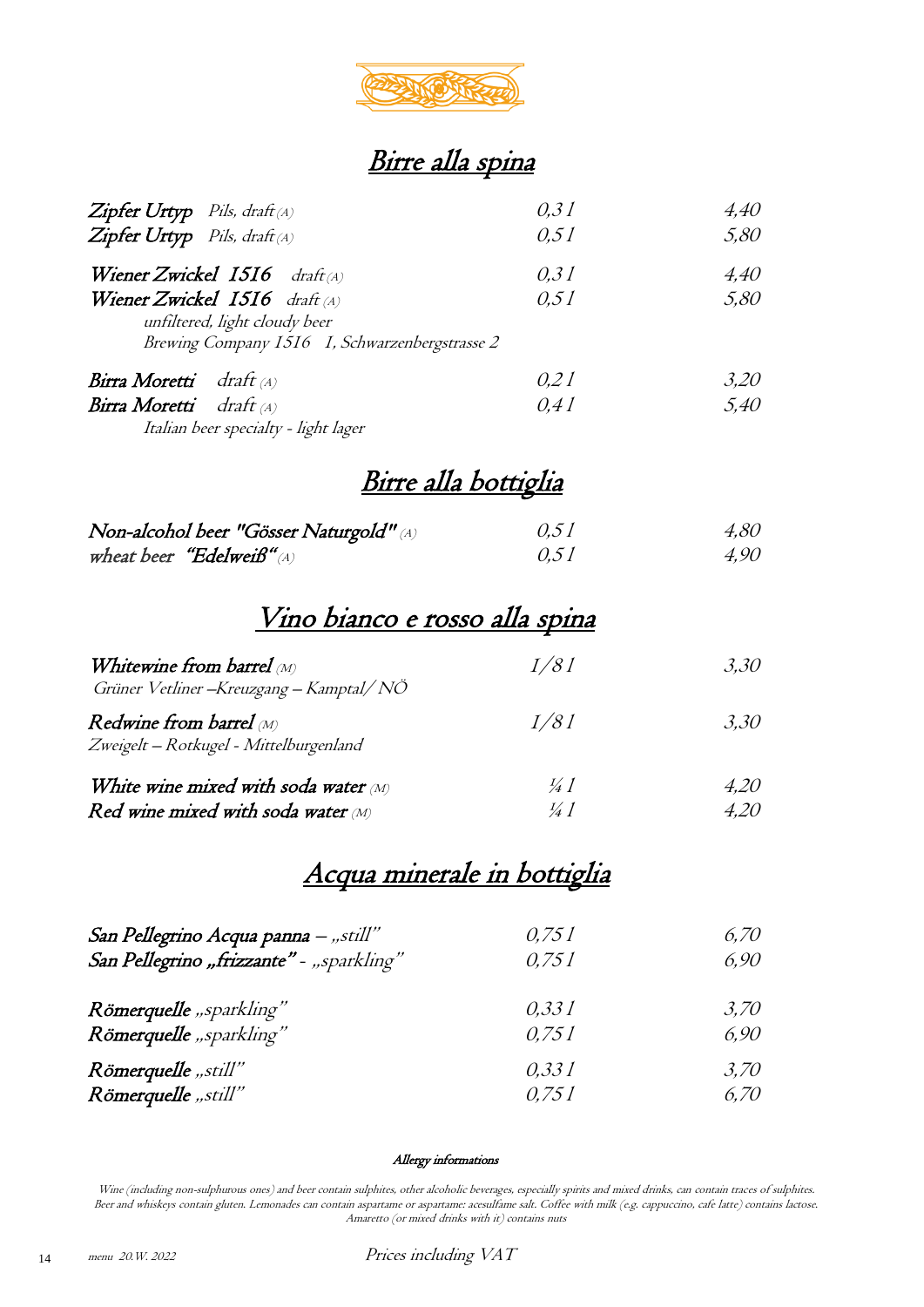

| Grander-Club Soda                                                        |                                           | 0,25 1               | 2,20 |
|--------------------------------------------------------------------------|-------------------------------------------|----------------------|------|
| Grander-Club Soda with fresh lemon juice *                               | 0,251<br>0,251<br>0,251<br>0,251<br>0,251 | 2,40                 |      |
| Grander- Club Soda with elder syrup *                                    |                                           | 3,20                 |      |
| Grander- Club Soda with raspberry syrup*                                 |                                           | 3,20                 |      |
| Grander-Water with with fresh lemon juice *                              |                                           | <i>I</i> ,90<br>2,90 |      |
| Grander-Water with elder syrup *<br>Grander-Water with raspberry syrup * |                                           |                      |      |
|                                                                          |                                           | 0,251                | 2,90 |
|                                                                          |                                           |                      |      |
| Coca Cola classic                                                        |                                           | 0,251                | 3,60 |
| Almdudler (sweet herbal lemonade)                                        |                                           | 0,25 1               | 3,60 |
| Coca Cola zero                                                           | <b>Bottle</b>                             | 0,331                | 3,90 |
| San Pellegrino Aranciata                                                 | Bottle                                    | 0,20 1               | 3,50 |
| <b>Schweppes Bitter Lemon</b>                                            | Bottle                                    | 0,201                | 3,50 |
| Henry Tonic Water                                                        | <b>Bottle</b>                             | 0,201                | 4,20 |
| <i>Eistea Peach (Fuze tea)</i>                                           |                                           | 0,251                | 3,60 |
| Appel juice - Pago                                                       |                                           | 0,251                | 3,80 |
| Appel juice mixed with Grander-Club Soda                                 | 0,251                                     | 3,20                 |      |
| Appel juice mixed with Grander-Club Soda                                 |                                           | 0,50 1               | 6,40 |
| Orange juice -Juice Bar Rauch                                            |                                           | 0,25 1               | 4,50 |
| Orangensaft mixed with Grander-Club Soda                                 | 0,25 1                                    | 3,40                 |      |
| Orangensaft mixed with Grander-Club Soda                                 |                                           | 0,50 1               | 6,80 |
| <u> Bio-Most-Saftwelt "Mohr &amp; Sederl" – Schneebergland, Nö</u>       |                                           |                      |      |
| Organic Appel juice natural cloudy<br>Bottle                             |                                           | 0,25 1               | 4,50 |
| Organic Pear juice natural cloudy                                        | Bottle                                    | 0.251                | 4,50 |
| <u>Fruchtkultur "Preiss"-  Traisental/Wachau Nö</u>                      |                                           |                      |      |

| Organic apricot nectar Alte Sorte | Bottle | 0,25 1 | 4,50 |
|-----------------------------------|--------|--------|------|
|                                   |        |        |      |

*\* Youth drink*